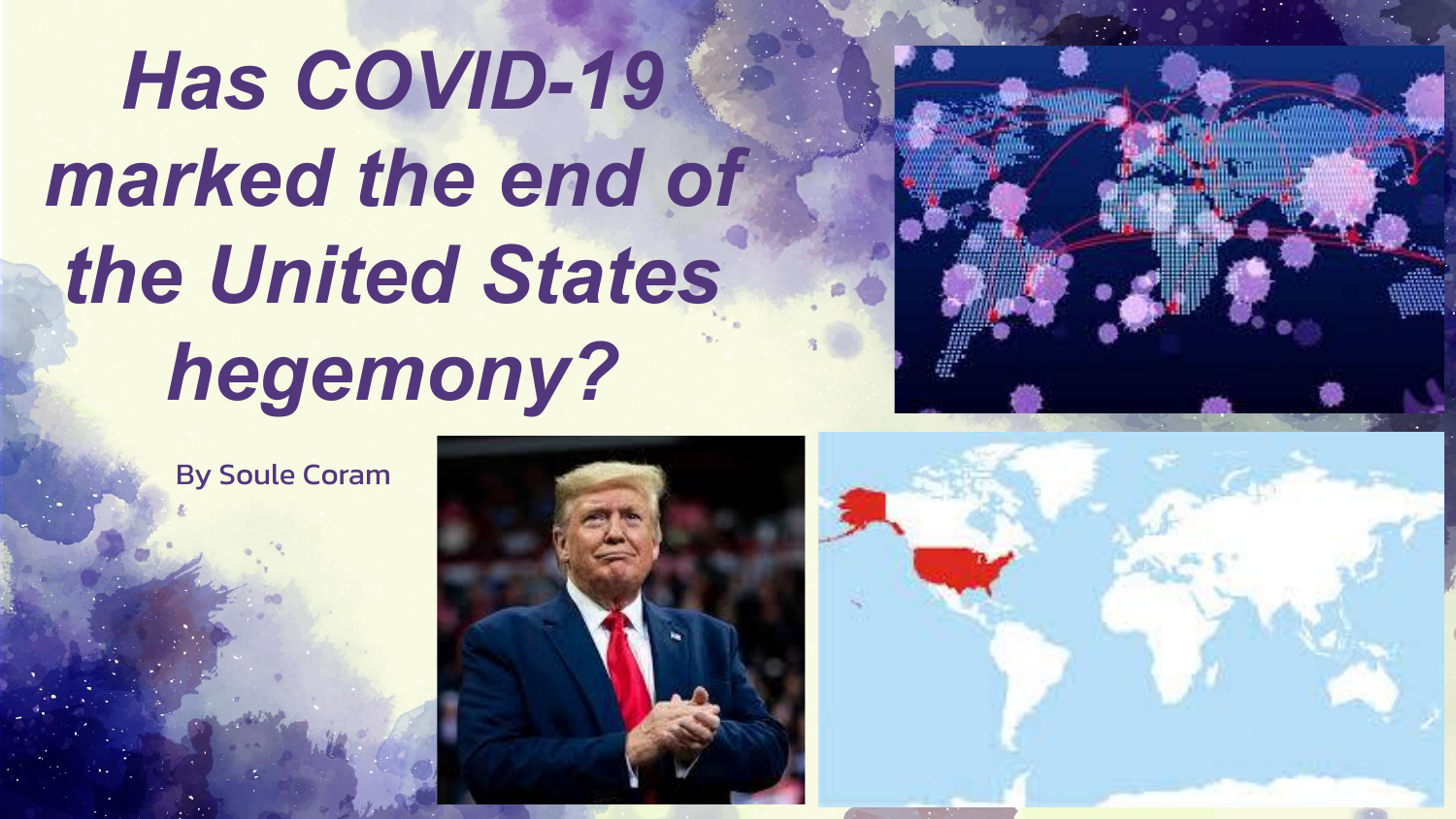#### **What is the existing debate?**

#### **Norrlof**

#### **Drezner**

### **Tellis**

COVID-19 as a 'public bad;' hurting US leadership and capabilities

An alternate power would need to present itself

Distribution of power during COVID-19 shows the pandemic will not be an inflection point

The US is the hegemon due to economic and military capabilities

Overtime, China may challenge the hegemony

#### **Focused on two mechanisms:**

- Lack of global health leadership by the United States
- Monetary leadership from the Federal Reserve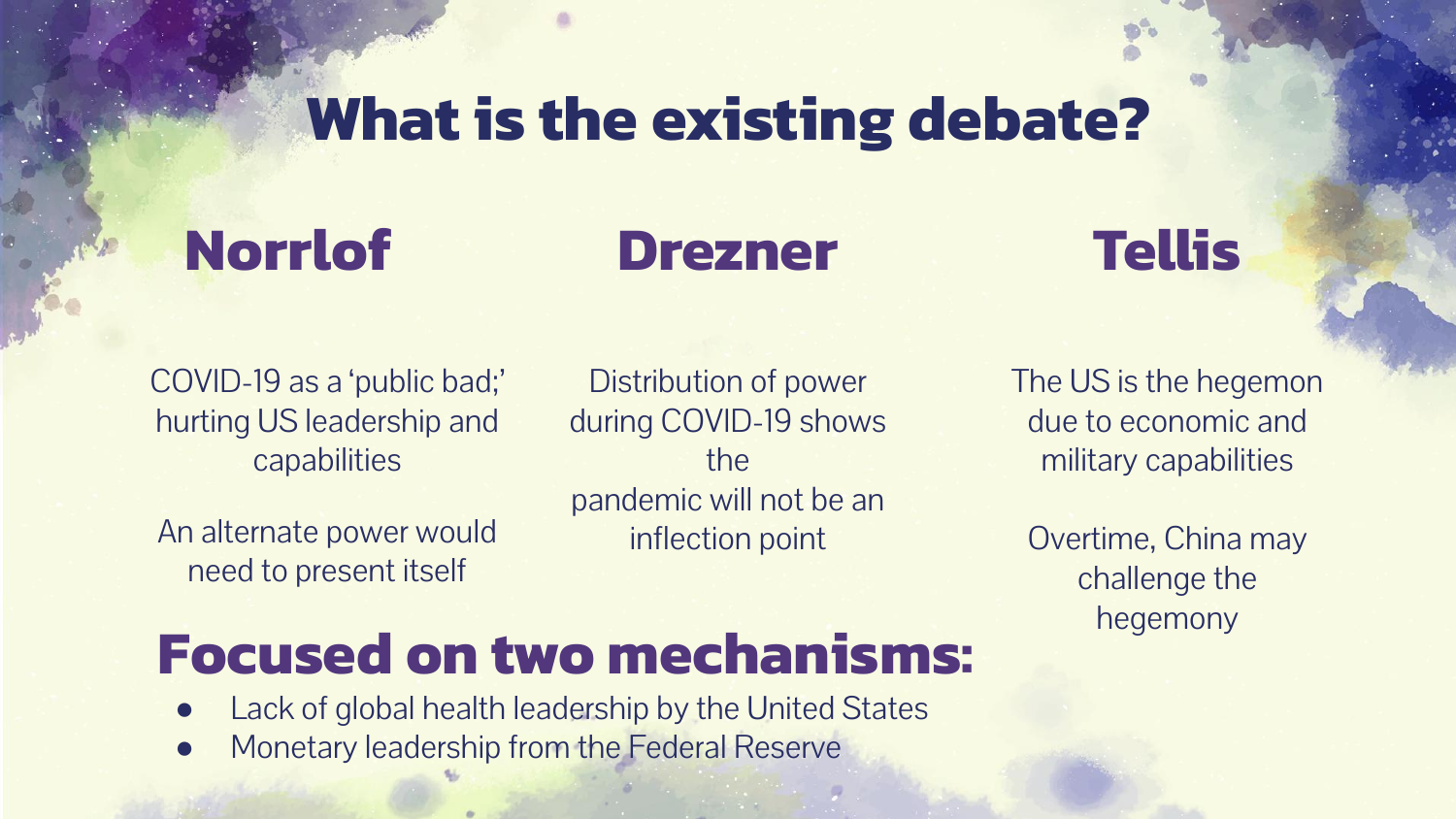#### **My research approach**

#### **How my work fits in with existing literature**

- Methodology: 3-part report experiment: nationally, internationally, and comparatively between the US and China
	- Compare report results
	- Graph results
	- Align report results with Federal Reserve spending

If able, expand to include third mechanism: collective action problem of the US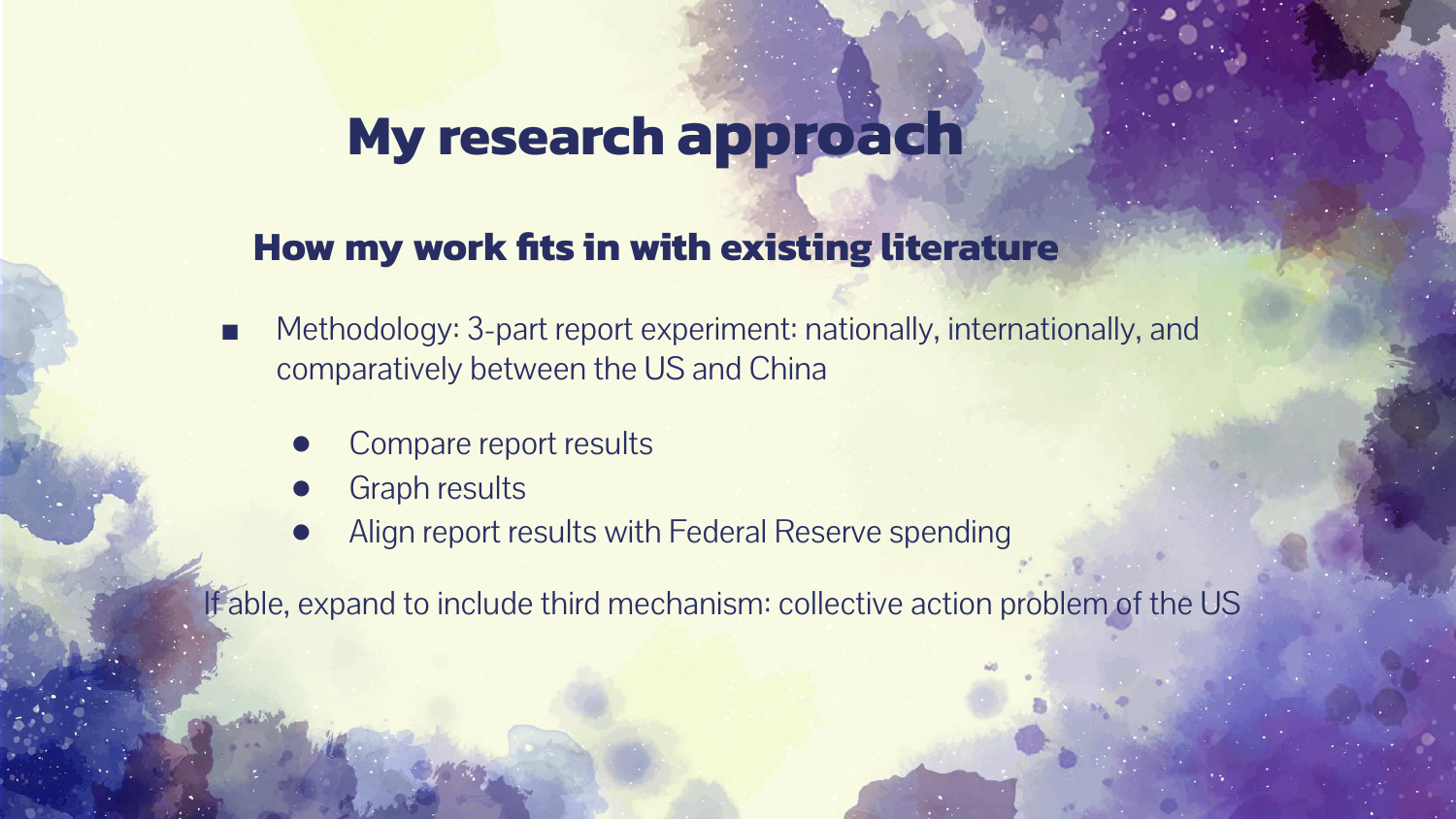

#### Increase in Fed balance sheet due to OE during COVID-19 2020

Published by F. Norrestad, Nov 24, 2020

Tre The Federal Reserve's balance sheet ballooned following their March 15, 2020 announcement to carry out quantitative easing to increase the liquidity of U.S. banks. It reached 7.24 trillion U.S. dollars as of November 17, 2020. This measure was taken to increase the money : economic growth in the wake of the damage caused by the COVID-19 pandemic

## **Empirical findit**

Federal Reserve increased balance sheet (BS) between March - November of 2020

3-part report would compare the increase in Federal Reserve's BS (shown on left) with the report response from the public regarding global health leadership

#### Expected findings: Nationally:

- **Health leadership valued more than** monetary leadership Internationally:
	- Monetary leadership valued more than health leadership